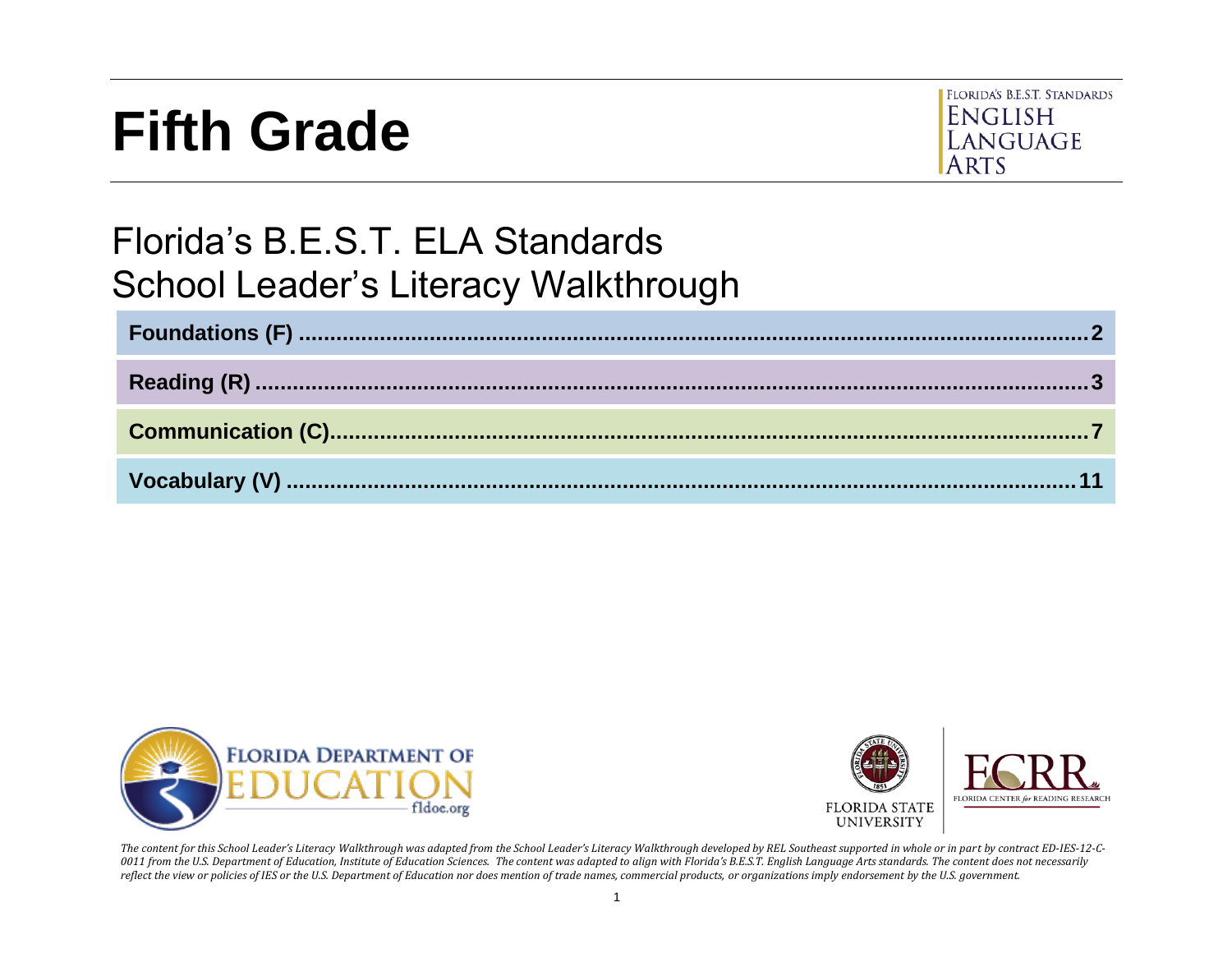#### **Fifth Grade Literacy Expectations**

**ELA.K12.EE.1.1 – Cite evidence to explain and justify reasoning,**

**ELA.K12.EE.2.1 – Read and comprehend grade-level complex texts proficiently.**

**ELA.K12.EE.3.1 – Make inferences to support comprehension.**

**ELA.K12.EE.4.1 – Use appropriate collaborative techniques and active listening skills when engaging in discussions in a variety of situations.**

**ELA.K12.EE.5.1 – Use the accepted rules governing a specific format to create quality work.**

**ELA.K12.EE.6.1 – Use appropriate voice and tone when speaking or writing.**

#### <span id="page-1-0"></span>**Fifth Grade Literacy Walkthrough Strand: Foundations (F)**

| Teacher | Date/Time: |  |
|---------|------------|--|
|         |            |  |

#### **B.E.S.T. ELA Standard: Learning and Applying Foundational Reading Skills**

| <b>Benchmarks</b>                                                                                                                                                                                        | <b>Evidence</b>                 |                                                                                                                                                                                                                                                                                                                 |                                                                                                                                                                                                           |
|----------------------------------------------------------------------------------------------------------------------------------------------------------------------------------------------------------|---------------------------------|-----------------------------------------------------------------------------------------------------------------------------------------------------------------------------------------------------------------------------------------------------------------------------------------------------------------|-----------------------------------------------------------------------------------------------------------------------------------------------------------------------------------------------------------|
| □ Phonics and Word Analysis - ELA.5.F.1.3 - Use<br>knowledge of grade-level phonics and word-analysis<br>skills to decode words.                                                                         | Notes on Teacher Instruction    | <b>Instructional Delivery</b>                                                                                                                                                                                                                                                                                   | Notes on Student Learning                                                                                                                                                                                 |
| a. Apply knowledge of all letter-sound correspondences,<br>□<br>syllabication patterns, and morphology to read and write<br>unfamiliar single-syllable and multisyllabic words in and<br>out of context. | <b>Instructional Materials:</b> | Accomplished Use<br>$\Box$<br>Explicit<br>$\Box$<br>Systematic<br>目<br>Differentiated<br>Scaffolded<br>$\Box$<br><b>Corrective Feedback</b><br>Ineffective Use<br>$\Box$ Explicit<br>ō<br>Systematic<br>Ē<br>Differentiated<br>Scaffolded<br>О.<br><b>Corrective Feedback</b>                                   | Student Cognitive Engagement in Learning:<br>Most or all students are engaged in learning<br>$\Box$<br>Some students are engaged in learning<br>□<br>Few or no students are engaged in learning<br>$\Box$ |
| $\Box$<br>Fluency - ELA.5.F.1.4 - Read grade level texts with<br>accuracy, automaticity, and appropriate prosody<br>or expression.                                                                       | Notes on Teacher Instruction    | <b>Instructional Delivery</b>                                                                                                                                                                                                                                                                                   | Notes on Student Learning                                                                                                                                                                                 |
|                                                                                                                                                                                                          | <b>Instructional Materials:</b> | <b>Accomplished Use</b><br>Explicit<br>$\Box$<br>ō<br>Systematic<br>$\Box$<br>Differentiated<br>□<br>Scaffolded<br>$\Box$<br><b>Corrective Feedback</b><br>Ineffective Use<br>$\Box$<br>Explicit<br>$\Box$<br>Systematic<br>$\Box$<br>Differentiated<br>□<br>Scaffolded<br>$\Box$<br><b>Corrective Feedback</b> | Student Cognitive Engagement in Learning:<br>Most or all students are engaged in learning<br>$\Box$<br>□<br>Some students are engaged in learning<br>□<br>Few or no students are engaged in learning      |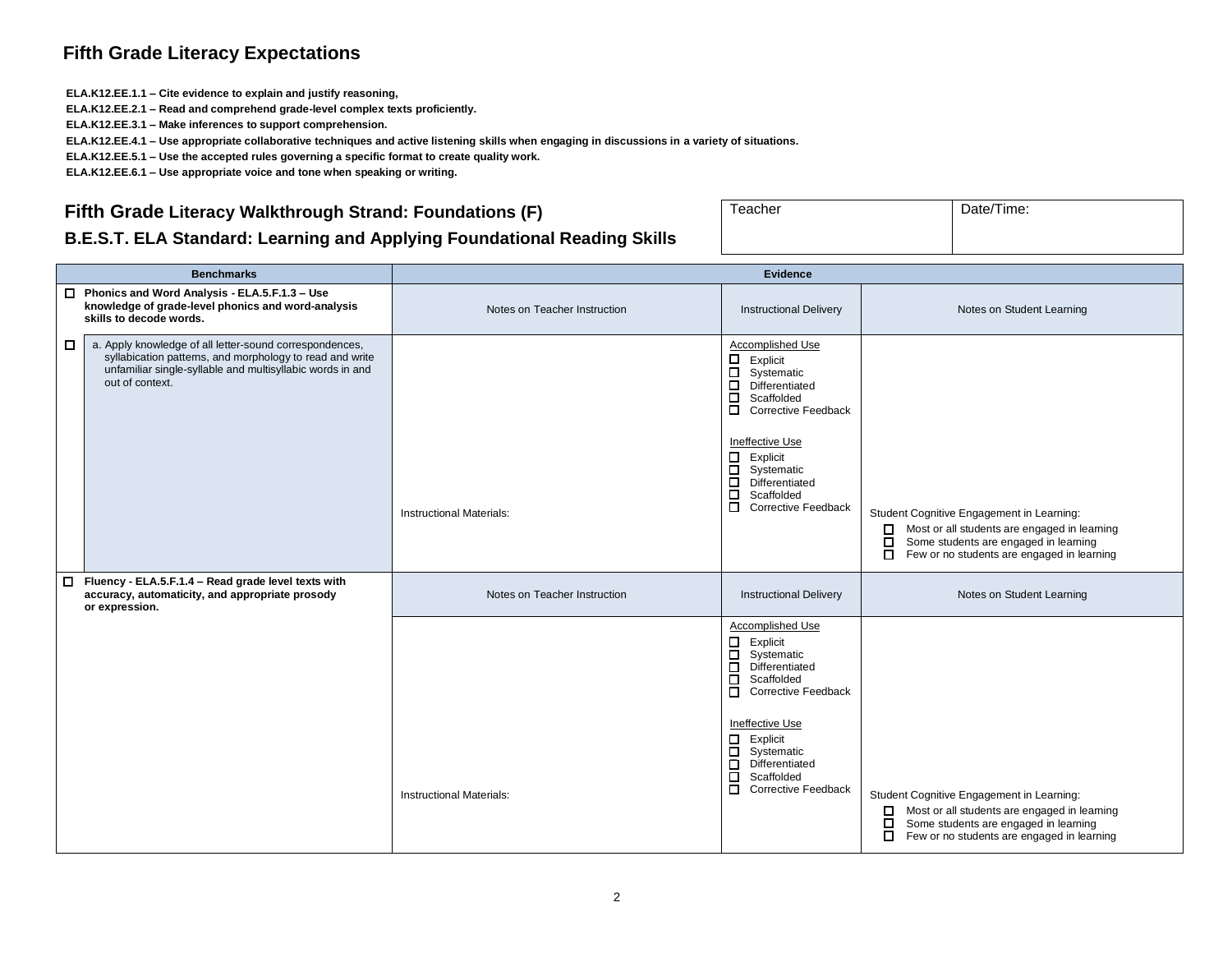#### <span id="page-2-0"></span>**Fifth Grade Literacy Walkthrough Strand: Reading (R)**

# **B.E.S.T. ELA Standard: Reading Prose and Poetry**

| Teacher: | Date/Time: |
|----------|------------|
|          |            |

| <b>Benchmarks</b>                                                                                                                                | <b>Evidence</b>                 |                                                                                                                                                               |                                                                                                                                                                                                   |
|--------------------------------------------------------------------------------------------------------------------------------------------------|---------------------------------|---------------------------------------------------------------------------------------------------------------------------------------------------------------|---------------------------------------------------------------------------------------------------------------------------------------------------------------------------------------------------|
| □ Literary Elements - ELA.5.R.1.1 - Analyze how setting,<br>events, conflict, and characterization contribute to the<br>plot in a literary text. | Notes on Teacher Instruction    | <b>Instructional Delivery</b>                                                                                                                                 | Notes on Student Learning                                                                                                                                                                         |
|                                                                                                                                                  |                                 | <b>Accomplished Use</b><br>$\Box$<br>Explicit<br>$\Box$<br>Systematic<br>$\Box$<br>Differentiated<br>$\Box$<br>Scaffolded<br>0<br><b>Corrective Feedback</b>  |                                                                                                                                                                                                   |
|                                                                                                                                                  | <b>Instructional Materials:</b> | Ineffective Use<br>Explicit<br>О.<br>Systematic<br>$\Box$<br>Differentiated<br>$\Box$<br>Scaffolded<br>ō<br><b>Corrective Feedback</b>                        | Student Cognitive Engagement in Learning:<br>Most or all students are engaged in learning<br>П.<br>□<br>Some students are engaged in learning<br>ō.<br>Few or no students are engaged in learning |
| <b>Benchmarks</b>                                                                                                                                |                                 | <b>Evidence</b>                                                                                                                                               |                                                                                                                                                                                                   |
| $\Box$ Theme - ELA.5.R.1.2 - Explain the development of stated<br>or implied theme(s) throughout a literary text.                                | Notes on Teacher Instruction    | <b>Instructional Delivery</b>                                                                                                                                 | Notes on Student Learning                                                                                                                                                                         |
|                                                                                                                                                  |                                 | <b>Accomplished Use</b><br>□<br>Explicit<br>□<br>Systematic<br>$\Box$<br>Differentiated<br>П.<br>Scaffolded<br>$\Box$<br><b>Corrective Feedback</b>           |                                                                                                                                                                                                   |
|                                                                                                                                                  | <b>Instructional Materials:</b> | Ineffective Use<br>Explicit<br>□<br>Systematic<br>0<br>ō<br>Differentiated<br>П.<br>Scaffolded<br>$\Box$<br><b>Corrective Feedback</b>                        | Student Cognitive Engagement in Learning:<br>Most or all students are engaged in learning<br>$\Box$<br>ō<br>Some students are engaged in learning<br>Few or no students are engaged in learning   |
| <b>Benchmarks</b>                                                                                                                                |                                 | <b>Evidence</b>                                                                                                                                               |                                                                                                                                                                                                   |
| $\Box$ Perspective and Point of View - ELA.5.R.1.3 - Describe<br>how an author develops a character's perspective in a<br>literary text.         | Notes on Teacher Instruction    | <b>Instructional Delivery</b>                                                                                                                                 | Notes on Student Learning                                                                                                                                                                         |
|                                                                                                                                                  |                                 | <b>Accomplished Use</b><br>Explicit<br>П.<br>$\Box$<br>Systematic<br>$\Box$<br>Differentiated<br>$\Box$<br>Scaffolded<br>$\Box$<br><b>Corrective Feedback</b> |                                                                                                                                                                                                   |
|                                                                                                                                                  | <b>Instructional Materials:</b> | Ineffective Use<br>Explicit<br>0<br>0<br>Systematic<br>$\Box$<br>Differentiated<br>О.<br>Scaffolded<br>$\Box$<br><b>Corrective Feedback</b>                   | Student Cognitive Engagement in Learning:<br>Most or all students are engaged in learning<br>$\Box$<br>Some students are engaged in learning<br>Few or no students are engaged in learning<br>0   |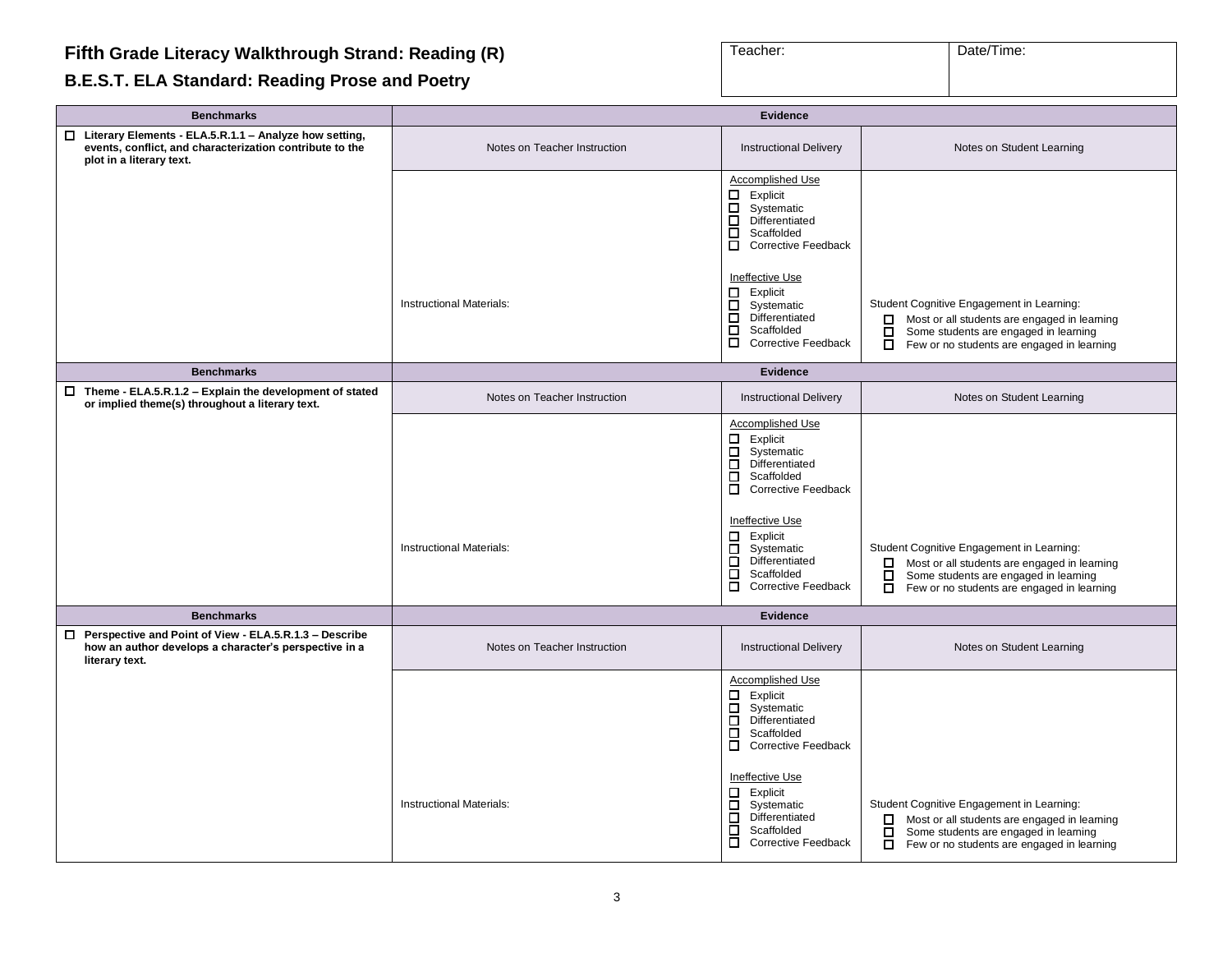#### **Fifth Grade Literacy Walkthrough Strand: Reading (R)**

#### **B.E.S.T. ELA Standard: Reading Prose and Poetry**

| Teacher: | Date/Time: |
|----------|------------|
|          |            |
|          |            |
|          |            |
|          |            |
|          |            |

| <b>Benchmarks</b>                                                                                                   | Evidence                        |                                                                                                                                                           |                                                                                                                                                                                        |
|---------------------------------------------------------------------------------------------------------------------|---------------------------------|-----------------------------------------------------------------------------------------------------------------------------------------------------------|----------------------------------------------------------------------------------------------------------------------------------------------------------------------------------------|
| $\Box$ Poetry - ELA.5.R.1.4 – Explain how figurative language<br>and other poetic elements work together in a poem. | Notes on Teacher Instruction    | <b>Instructional Delivery</b>                                                                                                                             | Notes on Student Learning                                                                                                                                                              |
|                                                                                                                     |                                 | <b>Accomplished Use</b><br>П.<br>Explicit<br>$\Box$<br>Systematic<br>Differentiated<br>$\Box$<br>$\Box$<br>Scaffolded<br>п.<br><b>Corrective Feedback</b> |                                                                                                                                                                                        |
|                                                                                                                     | <b>Instructional Materials:</b> | Ineffective Use<br>Explicit<br>□<br>Systematic<br>Differentiated<br>Scaffolded<br>П.<br><b>Corrective Feedback</b>                                        | Student Cognitive Engagement in Learning:<br>Most or all students are engaged in learning<br>Some students are engaged in learning<br>О.<br>Few or no students are engaged in learning |

#### **B.E.S.T. ELA Standard: Reading Informational Text**

| <b>Benchmarks</b>                                                                                                             | <b>Evidence</b>                 |                                                                                                                                             |                                                                                                                                                                                                 |
|-------------------------------------------------------------------------------------------------------------------------------|---------------------------------|---------------------------------------------------------------------------------------------------------------------------------------------|-------------------------------------------------------------------------------------------------------------------------------------------------------------------------------------------------|
| Structure - ELA.5.R.2.1 - Explain how text structures<br>$\Box$<br>and/or features contribute to the overall meaning of texts | Notes on Teacher Instruction    | <b>Instructional Delivery</b>                                                                                                               | Notes on Student Learning                                                                                                                                                                       |
|                                                                                                                               |                                 | Accomplished Use<br>$\Box$<br>Explicit<br>□<br>Systematic<br>□<br>Differentiated<br>Scaffolded<br>□<br><b>Corrective Feedback</b><br>$\Box$ |                                                                                                                                                                                                 |
|                                                                                                                               | <b>Instructional Materials:</b> | Ineffective Use<br>$\Box$ Explicit<br>Systematic<br>□<br>Differentiated<br>□<br>Scaffolded<br>□<br><b>Corrective Feedback</b><br>O          | Student Cognitive Engagement in Learning:<br>Most or all students are engaged in learning<br>Some students are engaged in learning<br>□<br>П<br>Few or no students are engaged in learning      |
| $\Box$ Central Idea - ELA.5.R.2.2 - Explain how relevant details<br>support the central idea(s), implied or explicit.         | Notes on Teacher Instruction    | <b>Instructional Delivery</b>                                                                                                               | Notes on Student Learning                                                                                                                                                                       |
|                                                                                                                               |                                 | Accomplished Use<br>□<br>Explicit<br>□<br>Systematic<br>◻<br>Differentiated<br>□<br>Scaffolded<br>◻<br><b>Corrective Feedback</b>           |                                                                                                                                                                                                 |
|                                                                                                                               | <b>Instructional Materials:</b> | Ineffective Use<br>0.<br>Explicit<br>□<br>Systematic<br>□<br>Differentiated<br>□<br>Scaffolded<br>п<br><b>Corrective Feedback</b>           | Student Cognitive Engagement in Learning:<br>Most or all students are engaged in learning<br>0<br>Some students are engaged in learning<br>□<br>Few or no students are engaged in learning<br>п |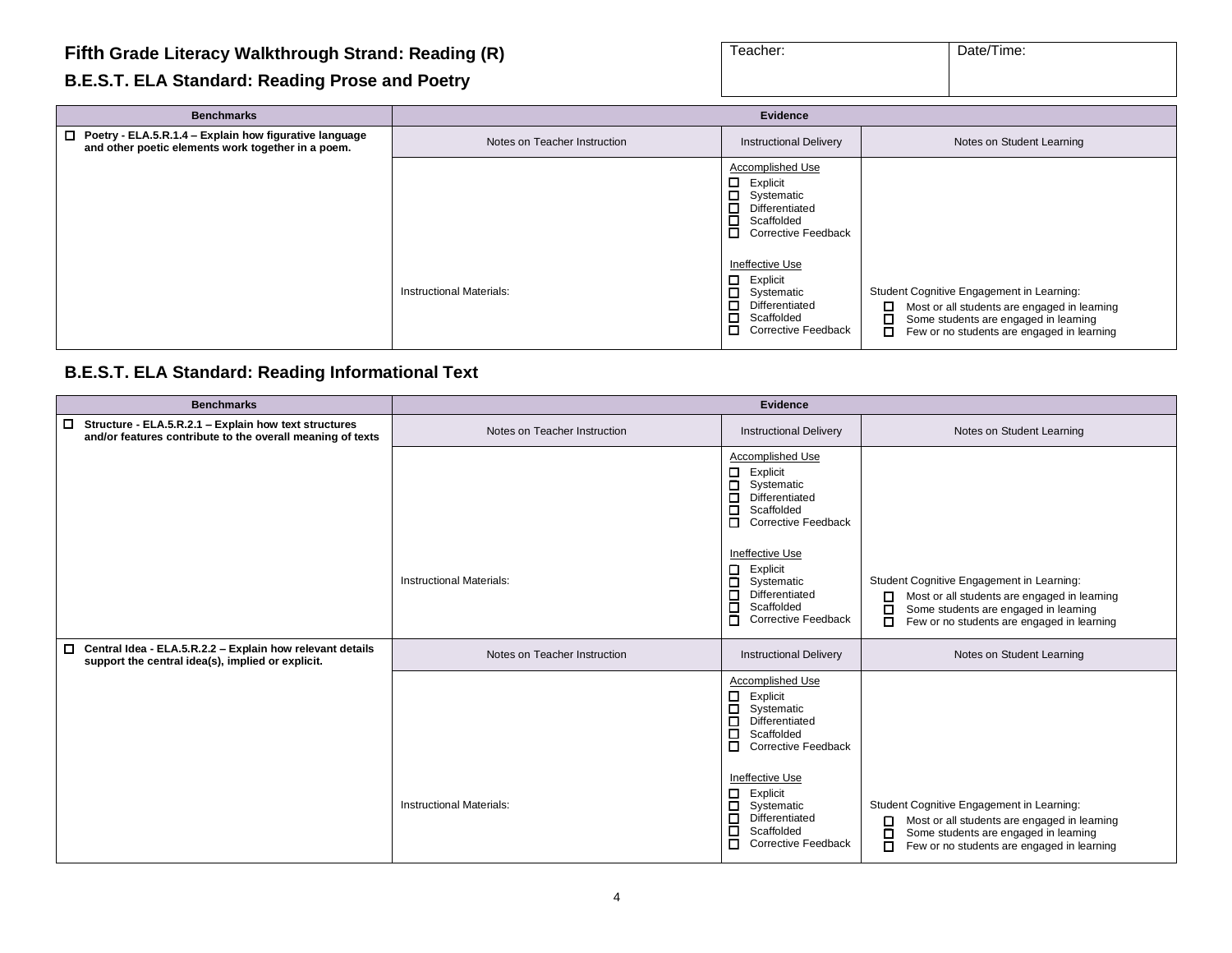# **B.E.S.T. ELA Standard: Reading Informational Text**

| Teacher: | Date/Time: |
|----------|------------|
|          |            |

| <b>Benchmarks</b>                                                                                                                       | Evidence                        |                                                                                                                                                                                                                                                                                                                           |                                                                                                                                                                                                                |
|-----------------------------------------------------------------------------------------------------------------------------------------|---------------------------------|---------------------------------------------------------------------------------------------------------------------------------------------------------------------------------------------------------------------------------------------------------------------------------------------------------------------------|----------------------------------------------------------------------------------------------------------------------------------------------------------------------------------------------------------------|
| □ Author's Purpose and Perspective - ELA.5.R.2.3 -<br>Analyze an author's purpose and/or perspective in an<br>informational text.       | Notes on Teacher Instruction    | <b>Instructional Delivery</b>                                                                                                                                                                                                                                                                                             | Notes on Student Learning                                                                                                                                                                                      |
|                                                                                                                                         | <b>Instructional Materials:</b> | Accomplished Use<br>$\Box$<br>Explicit<br>$\Box$<br>Systematic<br>$\Box$<br>Differentiated<br>$\Box$<br>Scaffolded<br>$\Box$<br><b>Corrective Feedback</b><br><b>Ineffective Use</b><br>Explicit<br>$\Box$<br>$\Box$<br>Systematic<br>$\Box$<br>Differentiated<br>ō<br>Scaffolded<br>$\Box$<br><b>Corrective Feedback</b> | Student Cognitive Engagement in Learning:<br>Most or all students are engaged in learning<br>$\Box$<br>$\Box$<br>Some students are engaged in learning<br>$\Box$<br>Few or no students are engaged in learning |
| $\Box$ Argument - ELA.5.R.2.4 – Track the development of an<br>argument, identifying the specific claim(s), evidence,<br>and reasoning. | Notes on Teacher Instruction    | <b>Instructional Delivery</b>                                                                                                                                                                                                                                                                                             | Notes on Student Learning                                                                                                                                                                                      |
|                                                                                                                                         | <b>Instructional Materials:</b> | <b>Accomplished Use</b><br>$\Box$<br>Explicit<br>$\Box$<br>Systematic<br>$\Box$<br>Differentiated<br>$\Box$<br>Scaffolded<br>$\Box$<br><b>Corrective Feedback</b><br>Ineffective Use<br>Explicit<br>$\Box$<br>$\Box$<br>Systematic<br>$\Box$<br>Differentiated<br>$\Box$<br>Scaffolded<br>О<br><b>Corrective Feedback</b> | Student Cognitive Engagement in Learning:<br>Most or all students are engaged in learning<br>$\Box$<br>Some students are engaged in learning<br>О<br>Few or no students are engaged in learning<br>□           |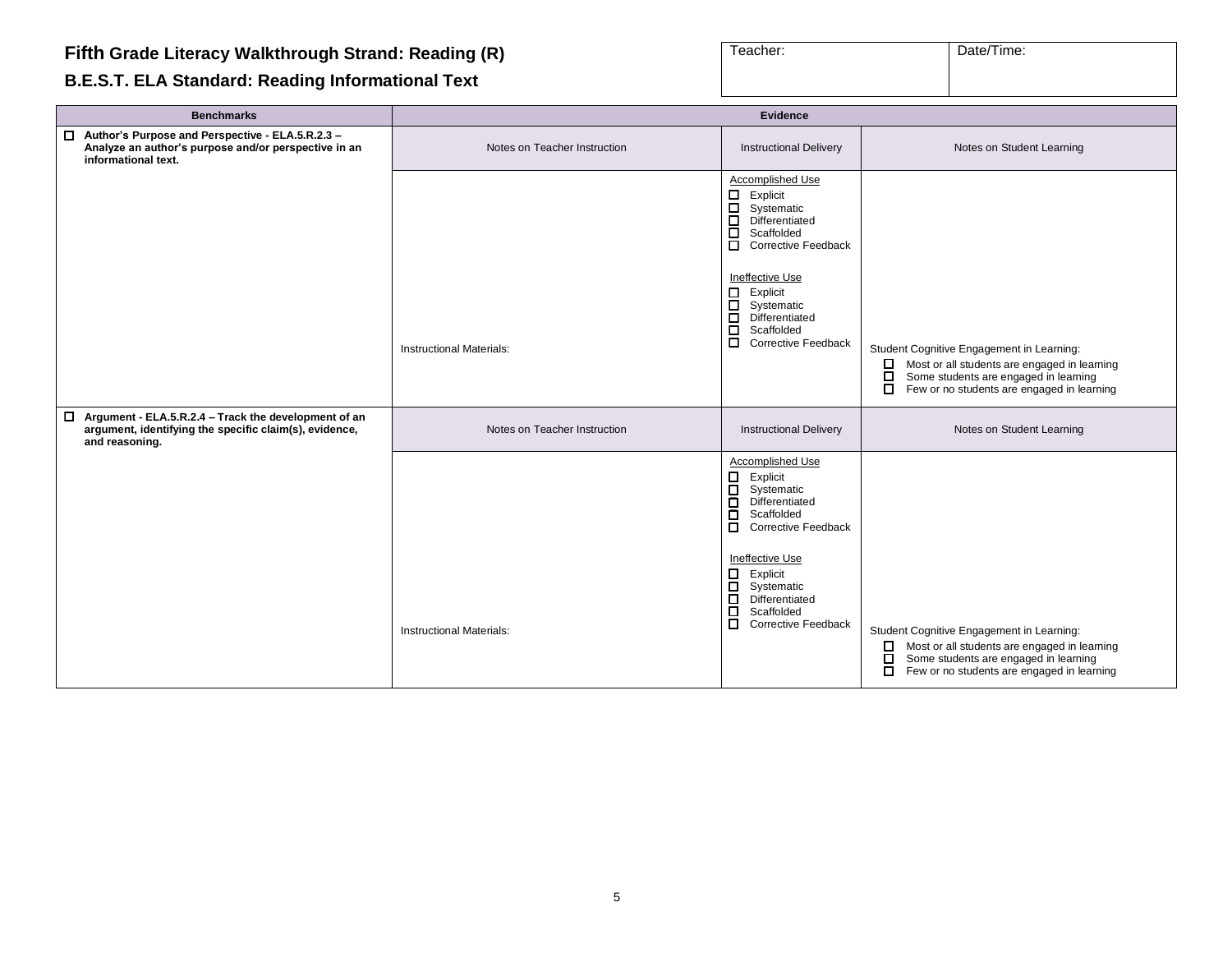#### **Fifth Grade Literacy Walkthrough Strand: Reading (R)**

# **B.E.S.T. ELA Standard: Reading Across Genres**

| Teacher: | Date/Time: |
|----------|------------|
|          |            |

|        | <b>Benchmarks</b>                                                                                                        | <b>Evidence</b>              |                                                                                                                                                                                  |                                                                                                                                                                                                        |
|--------|--------------------------------------------------------------------------------------------------------------------------|------------------------------|----------------------------------------------------------------------------------------------------------------------------------------------------------------------------------|--------------------------------------------------------------------------------------------------------------------------------------------------------------------------------------------------------|
|        | □ Interpreting Figurative Language - ELA.5.R.3.1 - Analyze<br>how figurative language contributes to meaning in text(s). | Notes on Teacher Instruction | <b>Instructional Delivery</b>                                                                                                                                                    | Notes on Student Learning                                                                                                                                                                              |
|        |                                                                                                                          |                              | Accomplished Use<br>Explicit<br>□<br>$\Box$<br>Systematic<br>$\Box$<br>Differentiated<br>$\Box$<br>Scaffolded<br>$\Box$<br><b>Corrective Feedback</b>                            |                                                                                                                                                                                                        |
|        |                                                                                                                          | Instructional Materials:     | Ineffective Use<br>П.<br>Explicit<br>□<br>Systematic<br>$\Box$<br>Differentiated<br>$\Box$<br>Scaffolded<br>$\Box$<br><b>Corrective Feedback</b>                                 | Student Cognitive Engagement in Learning:<br>Most or all students are engaged in learning<br>□<br>Some students are engaged in learning<br>$\Box$<br>Few or no students are engaged in learning        |
|        | □ Paraphrasing and Summarizing - ELA.5.R.3.2 -<br>Summarize a text to enhance comprehension.                             | Notes on Teacher Instruction | <b>Instructional Delivery</b>                                                                                                                                                    | Notes on Student Learning                                                                                                                                                                              |
| □      | a. Include plot and theme for a literacy text.                                                                           |                              | Accomplished Use<br>□<br>Explicit<br>$\Box$<br>Systematic<br>ō<br>Differentiated<br>□<br>Scaffolded<br>$\Box$<br><b>Corrective Feedback</b><br>Ineffective Use<br>Ω.<br>Explicit |                                                                                                                                                                                                        |
| $\Box$ | b. Include the central idea and relevant details for an<br>informational text.                                           | Instructional Materials:     | $\Box$<br>Systematic<br>ō<br>Differentiated<br>$\Box$<br>Scaffolded<br>ō<br><b>Corrective Feedback</b>                                                                           | Student Cognitive Engagement in Learning:<br>$\Box$ Most or all students are engaged in learning<br>□<br>Some students are engaged in learning<br>Few or no students are engaged in learning<br>$\Box$ |
|        | □ Comparative Reading - ELA.5.R.3.3 - Compare and<br>contrast primary and secondary sources related to the<br>same topic | Notes on Teacher Instruction | <b>Instructional Delivery</b>                                                                                                                                                    | Notes on Student Learning                                                                                                                                                                              |
|        |                                                                                                                          |                              | Accomplished Use<br>□<br>Explicit<br>8<br>Systematic<br>Differentiated<br>ō<br>Scaffolded<br>ō<br><b>Corrective Feedback</b>                                                     |                                                                                                                                                                                                        |
|        |                                                                                                                          | Instructional Materials:     | Ineffective Use<br>□<br>Explicit<br>ō<br>Systematic<br>o<br>Differentiated<br>$\Box$<br>Scaffolded<br>$\Box$<br><b>Corrective Feedback</b>                                       | Student Cognitive Engagement in Learning:<br>П.<br>Most or all students are engaged in learning<br>ō<br>Some students are engaged in learning<br>П.<br>Few or no students are engaged in learning      |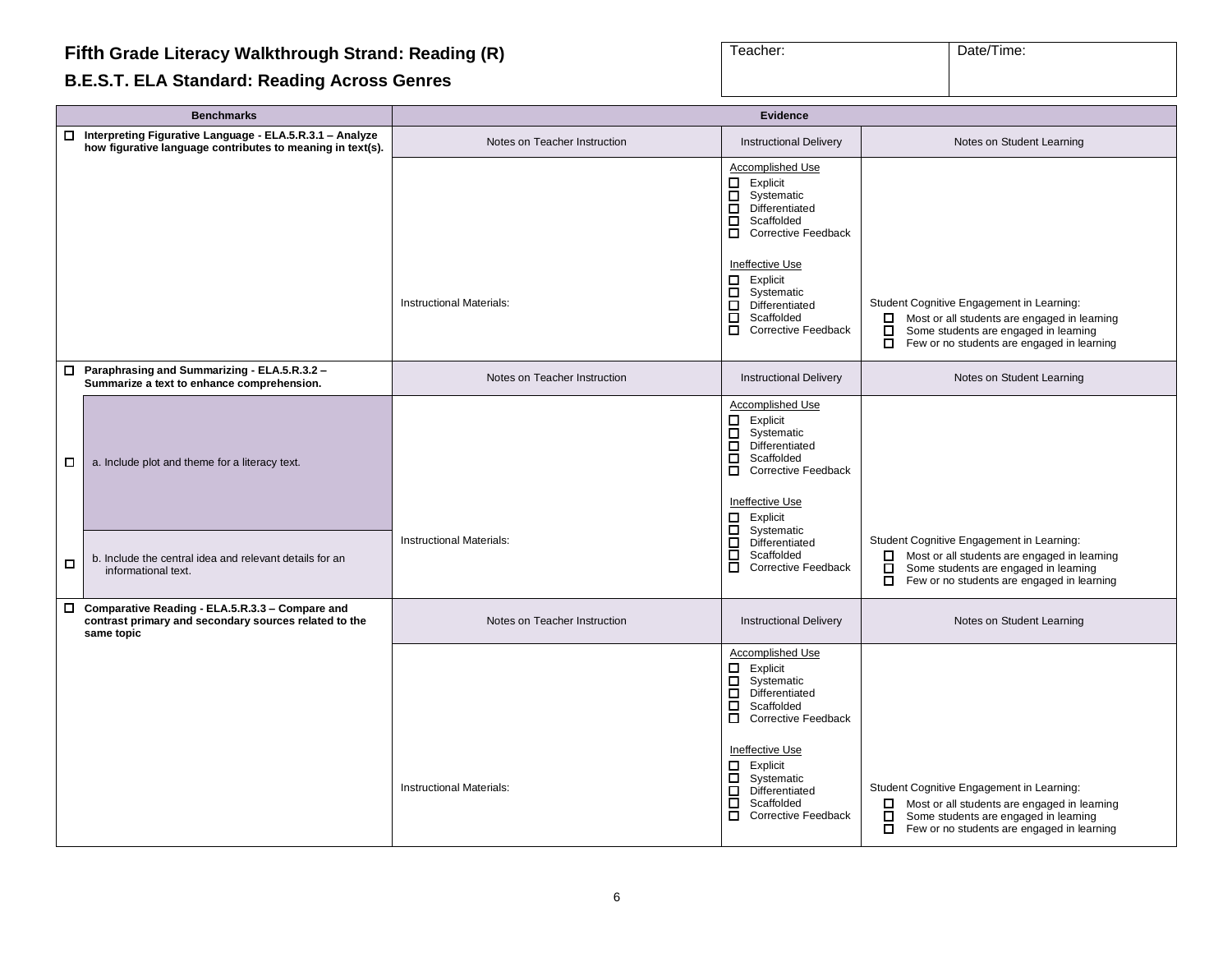# <span id="page-6-0"></span>**B.E.S.T. ELA Standard: Communicating through Writing**

| Teacher: | Date/Time: |
|----------|------------|
|          |            |
|          |            |

| <b>Benchmarks</b>                                                                                                                                                                                                                                  | <b>Evidence</b>                 |                                                                                                                                                                                                                                                                           |                                                                                                                                                                                                           |
|----------------------------------------------------------------------------------------------------------------------------------------------------------------------------------------------------------------------------------------------------|---------------------------------|---------------------------------------------------------------------------------------------------------------------------------------------------------------------------------------------------------------------------------------------------------------------------|-----------------------------------------------------------------------------------------------------------------------------------------------------------------------------------------------------------|
| Handwriting - ELA.5.C.1.1 - Demonstrate fluent and<br>П.<br>legible cursive writing skills.                                                                                                                                                        | Notes on Teacher Instruction    | <b>Instructional Delivery</b>                                                                                                                                                                                                                                             | Notes on Student Learning                                                                                                                                                                                 |
|                                                                                                                                                                                                                                                    |                                 | <b>Accomplished Use</b><br>$\Box$ Explicit<br>□<br>Systematic<br>ō<br>Differentiated<br>□<br>Scaffolded<br>Corrective Feedback                                                                                                                                            |                                                                                                                                                                                                           |
|                                                                                                                                                                                                                                                    | Instructional Materials:        | Ineffective Use<br>$\Box$ Explicit<br>Systematic<br>□<br>Differentiated<br>□<br>Scaffolded<br>П.<br><b>Corrective Feedback</b>                                                                                                                                            | Student Cognitive Engagement in Learning:<br>Most or all students are engaged in learning<br>$\Box$<br>Some students are engaged in learning<br>$\Box$<br>Few or no students are engaged in learning      |
| $\Box$ Narrative Writing - ELA.5.C.1.2 - Write personal or<br>fictional narratives using a logical sequence of events<br>and demonstrating an effective use of techniques such<br>as dialogue, description, and transitional words<br>and phrases. | <b>Teacher Instruction</b>      | <b>Instructional Delivery</b>                                                                                                                                                                                                                                             | <b>Student Learning</b>                                                                                                                                                                                   |
|                                                                                                                                                                                                                                                    | Instructional Materials:        | Accomplished Use<br>□<br>Explicit<br>□<br>Systematic<br>ō<br>Differentiated<br>$\Box$<br>Scaffolded<br>Corrective Feedback<br>Ineffective Use<br>Explicit<br>□<br>$\Box$<br>Systematic<br>Π.<br>Differentiated<br>0<br>Scaffolded<br>$\Box$<br><b>Corrective Feedback</b> | Student Cognitive Engagement in Learning:<br>Most or all students are engaged in learning<br>0<br>$\Box$<br>Some students are engaged in learning<br>$\Box$<br>Few or no students are engaged in learning |
| □ Argumentative Writing - ELA.5.C.1.3 - Write to make a<br>claim supporting a perspective with logical reasons,<br>relevant evidence from sources, elaboration, and an<br>organizational structure with varied transitions.                        | Notes on Teacher Instruction    | <b>Instructional Delivery</b>                                                                                                                                                                                                                                             | Notes on Student Learning                                                                                                                                                                                 |
|                                                                                                                                                                                                                                                    |                                 | Accomplished Use<br>Explicit<br>0.<br>ō<br>Systematic<br>$\Box$<br>Differentiated<br>$\Box$<br>Scaffolded<br>□<br><b>Corrective Feedback</b>                                                                                                                              |                                                                                                                                                                                                           |
|                                                                                                                                                                                                                                                    | <b>Instructional Materials:</b> | Ineffective Use<br>□<br>Explicit<br>□<br>Systematic<br>$\Box$<br>Differentiated<br>□<br>Scaffolded<br>0<br><b>Corrective Feedback</b>                                                                                                                                     | Student Cognitive Engagement in Learning:<br>$\Box$ Most or all students are engaged in learning<br>$\Box$<br>Some students are engaged in learning<br>$\Box$ Few or no students are engaged in learning  |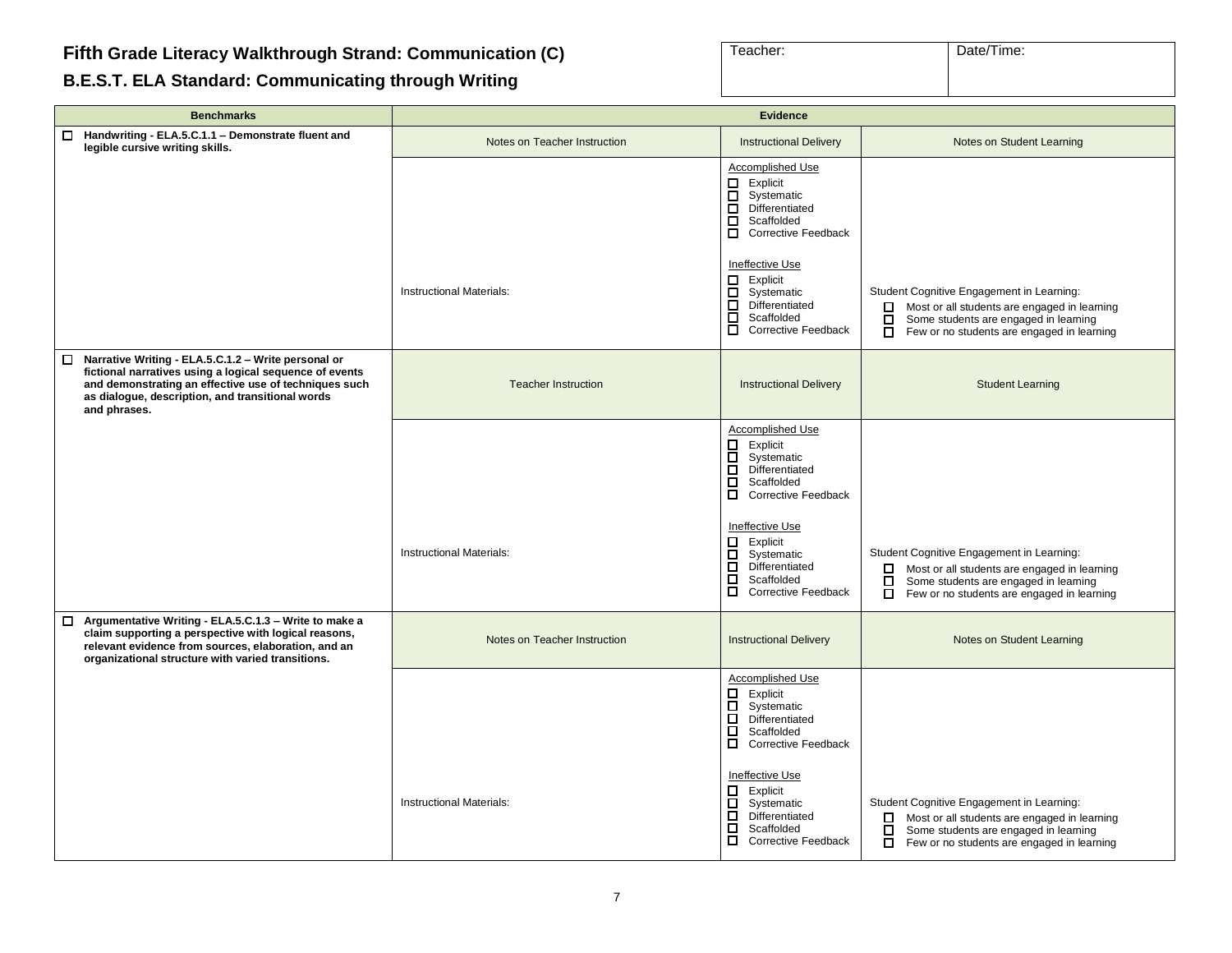#### **B.E.S.T. ELA Standard: Communicating through Writing**

| Teacher: | Date/Time: |  |  |
|----------|------------|--|--|
|          |            |  |  |
|          |            |  |  |

| <b>Benchmarks</b>                                                                                                                                                                                  |                                 | <b>Evidence</b>                                                                                                                                                                                                                                                                                      |                                                                                                                                                                                                      |
|----------------------------------------------------------------------------------------------------------------------------------------------------------------------------------------------------|---------------------------------|------------------------------------------------------------------------------------------------------------------------------------------------------------------------------------------------------------------------------------------------------------------------------------------------------|------------------------------------------------------------------------------------------------------------------------------------------------------------------------------------------------------|
| □ Expository Writing - ELA.5.C.1.4 - Write expository texts<br>about a topic using multiple sources and including an<br>organizational structure, relevant elaboration, and varied<br>transitions. | Notes on Teacher Instruction    | <b>Instructional Delivery</b>                                                                                                                                                                                                                                                                        | Notes on Student Learning                                                                                                                                                                            |
|                                                                                                                                                                                                    | <b>Instructional Materials:</b> | Accomplished Use<br>$\Box$<br>Explicit<br>$\Box$<br>Systematic<br>$\Box$<br>Differentiated<br>ō<br>Scaffolded<br>□ Corrective Feedback<br>Ineffective Use<br>$\mathsf{H}$<br>Explicit<br>Systematic<br>$\Box$<br>Differentiated<br>$\Box$<br>Scaffolded<br>$\Box$<br><b>Corrective Feedback</b>      | Student Cognitive Engagement in Learning:<br>Η<br>Most or all students are engaged in learning<br>Some students are engaged in learning<br>$\Box$<br>Few or no students are engaged in learning      |
| $\Box$ Improving Writing - ELA.5.C.1.5 - Improve writing by<br>planning, revising, and editing, with guidance and<br>support from adults and feedback from peers                                   | Notes on Teacher Instruction    | <b>Instructional Delivery</b>                                                                                                                                                                                                                                                                        | Notes on Student Learning                                                                                                                                                                            |
|                                                                                                                                                                                                    | <b>Instructional Materials:</b> | Accomplished Use<br>□ Explicit<br>□ Systema<br>Systematic<br>$\Box$<br>Differentiated<br>ō<br>Scaffolded<br>$\Box$<br><b>Corrective Feedback</b><br>Ineffective Use<br>$\Box$<br>Explicit<br>□ Systematic<br>□ Differentiate<br>Differentiated<br>ō<br>Scaffolded<br>о<br><b>Corrective Feedback</b> | Student Cognitive Engagement in Learning:<br>Most or all students are engaged in learning<br>$\Box$<br>Some students are engaged in learning<br>□<br>□<br>Few or no students are engaged in learning |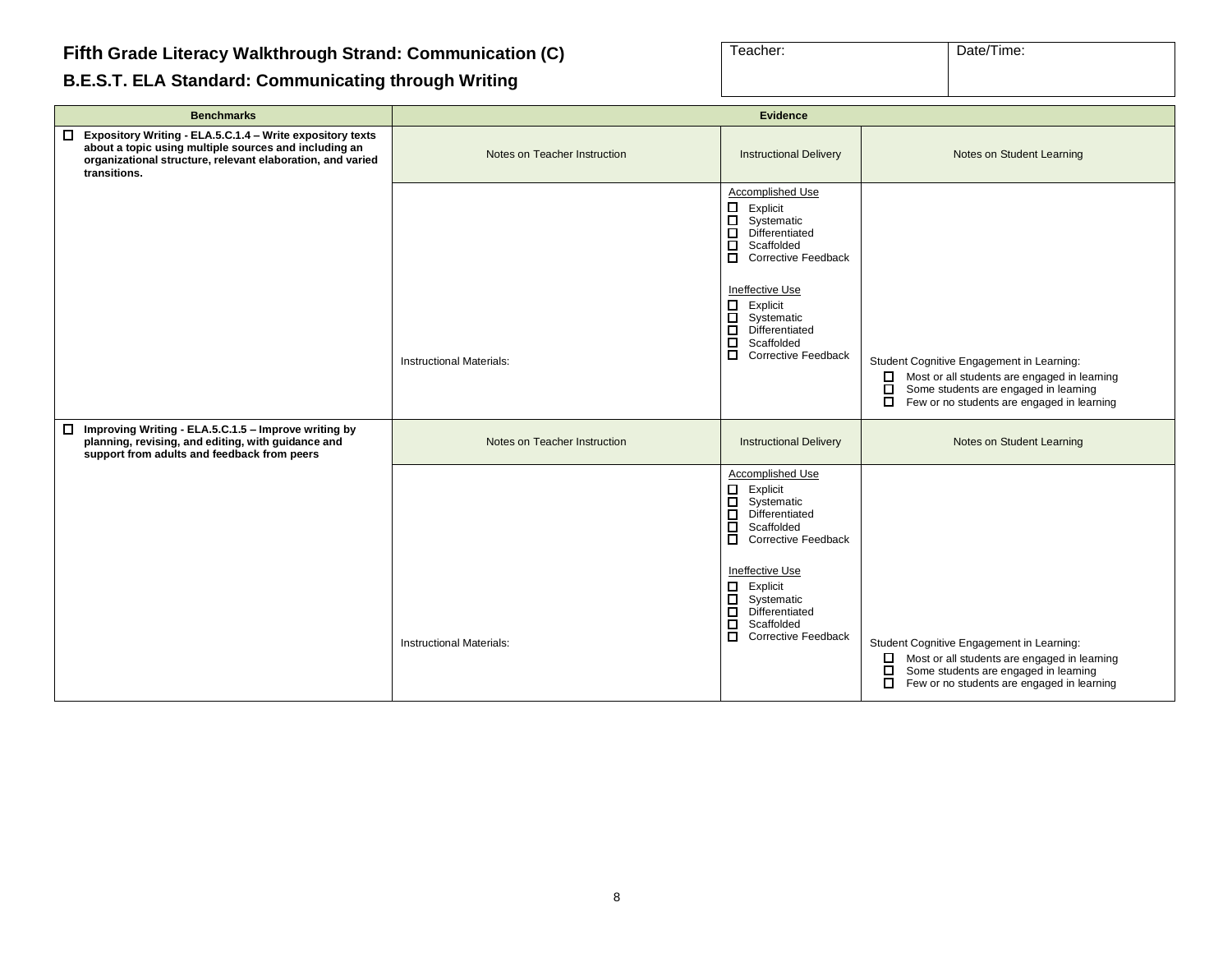#### **B.E.S.T. ELA Standard: Communicating Orally**

| Teacher: | Date/Time: |
|----------|------------|
|          |            |
|          |            |

| <b>Benchmarks</b>                                                                                                                                                                      | <b>Evidence</b>              |                                                                                                                                                                                                                                                                                                                 |                                                                                                                                                                                                         |
|----------------------------------------------------------------------------------------------------------------------------------------------------------------------------------------|------------------------------|-----------------------------------------------------------------------------------------------------------------------------------------------------------------------------------------------------------------------------------------------------------------------------------------------------------------|---------------------------------------------------------------------------------------------------------------------------------------------------------------------------------------------------------|
| □ Oral Presentation - ELA.5.C.2.1 - Present information<br>orally, in a logical sequence, using nonverbal cues,<br>appropriate volume, clear pronunciation, and<br>appropriate pacing. | Notes on Teacher Instruction | <b>Instructional Delivery</b>                                                                                                                                                                                                                                                                                   | Notes on Student Learning                                                                                                                                                                               |
|                                                                                                                                                                                        | Instructional Materials:     | <b>Accomplished Use</b><br>$\Box$<br>Explicit<br>$\Box$<br>Systematic<br>□<br>Differentiated<br>П<br>Scaffolded<br>$\Box$<br><b>Corrective Feedback</b><br>Ineffective Use<br>$\Box$<br>Explicit<br>$\Box$<br>Systematic<br>□<br>Differentiated<br>$\Box$<br>Scaffolded<br>$\Box$<br><b>Corrective Feedback</b> | Student Cognitive Engagement in Learning:<br>□<br>Most or all students are engaged in learning<br>$\overline{a}$<br>Some students are engaged in learning<br>Few or no students are engaged in learning |

#### **B.E.S.T. ELA Standard: Conventions**

| <b>Benchmarks</b>                                                                                                                                            | <b>Evidence</b>                 |                                                                                                                                                                                                                                                                     |                                                                                                                                                                                            |
|--------------------------------------------------------------------------------------------------------------------------------------------------------------|---------------------------------|---------------------------------------------------------------------------------------------------------------------------------------------------------------------------------------------------------------------------------------------------------------------|--------------------------------------------------------------------------------------------------------------------------------------------------------------------------------------------|
| $\Box$ Conventions - ELA.5.C.3.1 - Follow the rules of standard<br>English grammar, punctuation, capitalization, and<br>spelling appropriate to grade level. | Notes on Teacher Instruction    | <b>Instructional Delivery</b>                                                                                                                                                                                                                                       | Notes on Student Learning                                                                                                                                                                  |
|                                                                                                                                                              | <b>Instructional Materials:</b> | Accomplished Use<br>$\Box$ Explicit<br>П<br>Systematic<br>П<br>Differentiated<br>П<br>Scaffolded<br>Corrective Feedback<br>Ineffective Use<br>$\Box$ Explicit<br>$\Box$<br>Systematic<br>о<br>Differentiated<br>П<br>Scaffolded<br>О.<br><b>Corrective Feedback</b> | Student Cognitive Engagement in Learning:<br>Most or all students are engaged in learning<br>□<br>Some students are engaged in learning<br>о<br>Few or no students are engaged in learning |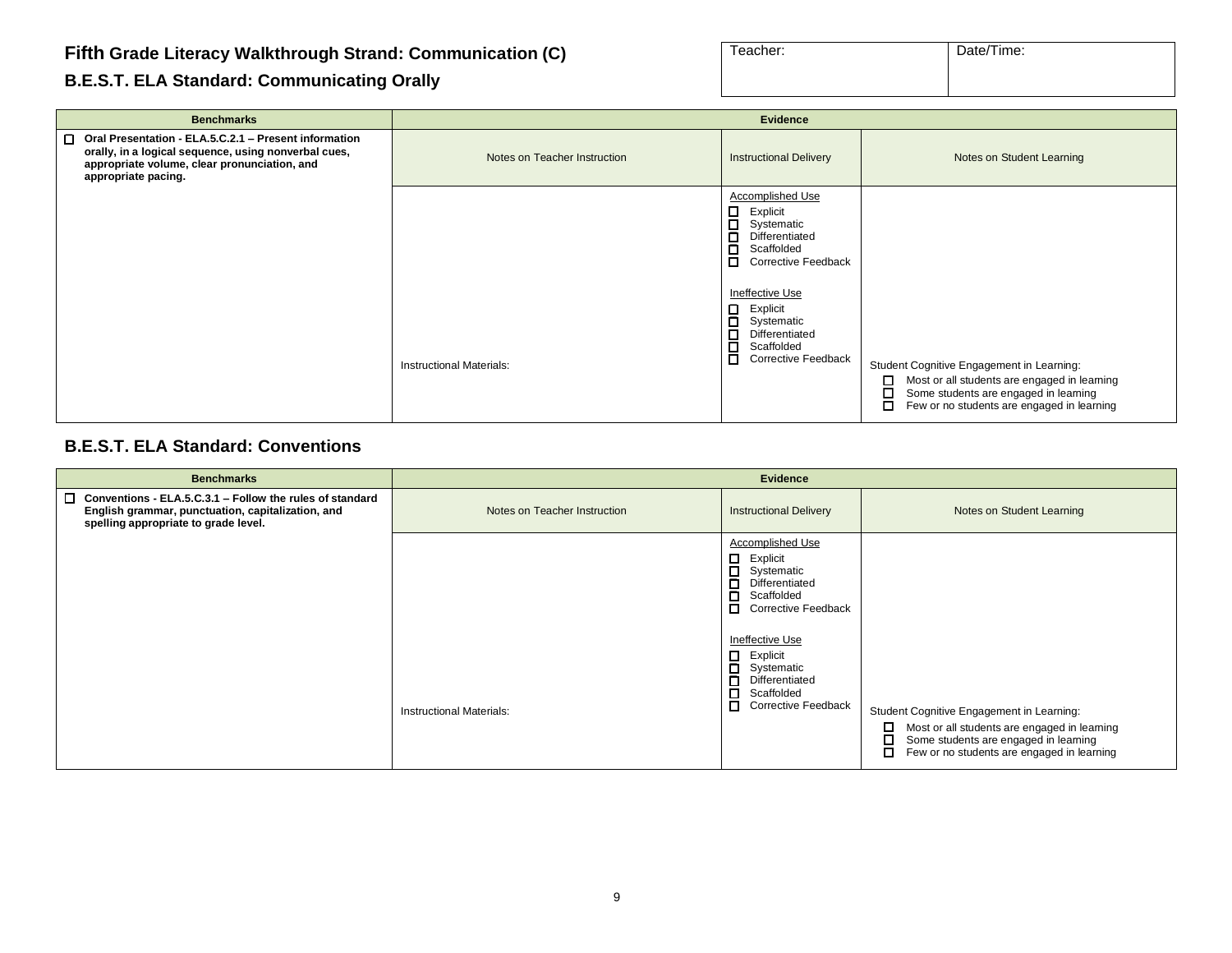#### **B.E.S.T. ELA Standard: Researching**

| Teacher: | Date/Time: |  |
|----------|------------|--|
|          |            |  |
|          |            |  |

| <b>Benchmarks</b>                                                                                                                                                                         | Evidence                     |                                                                                                                                                         |                                                                                                                                                                                                      |
|-------------------------------------------------------------------------------------------------------------------------------------------------------------------------------------------|------------------------------|---------------------------------------------------------------------------------------------------------------------------------------------------------|------------------------------------------------------------------------------------------------------------------------------------------------------------------------------------------------------|
| □ Researching and Using Information - ELA.5.C.4.1 -<br>Conduct research to answer a question, organizing<br>information about the topic and using multiple reliable<br>and valid sources. | Notes on Teacher Instruction | <b>Instructional Delivery</b>                                                                                                                           | Notes on Student Learning                                                                                                                                                                            |
|                                                                                                                                                                                           |                              | <b>Accomplished Use</b><br>$\Box$<br>Explicit<br>□<br>Systematic<br>$\Box$<br>Differentiated<br>□<br>Scaffolded<br>$\Box$<br><b>Corrective Feedback</b> |                                                                                                                                                                                                      |
|                                                                                                                                                                                           | Instructional Materials:     | Ineffective Use<br>$\Box$<br>Explicit<br>$\Box$<br>Systematic<br>$\Box$<br>Differentiated<br>□<br>Scaffolded<br>□<br><b>Corrective Feedback</b>         | Student Cognitive Engagement in Learning:<br>□<br>Most or all students are engaged in learning<br>$\Box$<br>Some students are engaged in learning<br>О<br>Few or no students are engaged in learning |

#### **B.E.S.T. ELA Standard: Creating and Collaborating**

| <b>Benchmarks</b>                                                                                                                                         |                                 | <b>Evidence</b>                                                                                                                                                                                                                                                       |                                                                                                                                                                                                 |
|-----------------------------------------------------------------------------------------------------------------------------------------------------------|---------------------------------|-----------------------------------------------------------------------------------------------------------------------------------------------------------------------------------------------------------------------------------------------------------------------|-------------------------------------------------------------------------------------------------------------------------------------------------------------------------------------------------|
| 0<br>Multimedia - ELA.5.C.5.1 - Arrange multimedia elements<br>to create emphasis and/or clarity in oral or written tasks.                                | Notes on Teacher Instruction    | <b>Instructional Delivery</b>                                                                                                                                                                                                                                         | Notes on Student Learning                                                                                                                                                                       |
|                                                                                                                                                           |                                 | Accomplished Use<br>□<br>Explicit<br>◻<br>Systematic<br>Differentiated<br>□<br>□<br>Scaffolded<br>□<br><b>Corrective Feedback</b>                                                                                                                                     |                                                                                                                                                                                                 |
|                                                                                                                                                           | Instructional Materials:        | Ineffective Use<br>□<br>Explicit<br>□<br>Systematic<br>◻<br>Differentiated<br>⊏<br>Scaffolded<br>□<br>Corrective Feedback                                                                                                                                             | Student Cognitive Engagement in Learning:<br>□<br>Most or all students are engaged in learning<br>□<br>Some students are engaged in learning<br>о<br>Few or no students are engaged in learning |
| Technology in Communication - ELA.5.C.5.2 - Use digital<br>$\Box$<br>writing tools individually or collaboratively to plan, draft,<br>and revise writing. | Notes on Teacher Instruction    | <b>Instructional Delivery</b>                                                                                                                                                                                                                                         | Notes on Student Learning                                                                                                                                                                       |
|                                                                                                                                                           | <b>Instructional Materials:</b> | Accomplished Use<br>◻<br>Explicit<br>□<br>Systematic<br>□<br>Differentiated<br>Е<br>Scaffolded<br>□<br><b>Corrective Feedback</b><br>Ineffective Use<br>□<br>Explicit<br>◻<br>Systematic<br>Differentiated<br>□<br>⊏<br>Scaffolded<br>□<br><b>Corrective Feedback</b> | Student Cognitive Engagement in Learning:<br>Most or all students are engaged in learning<br>□<br>□<br>Some students are engaged in learning<br>□<br>Few or no students are engaged in learning |